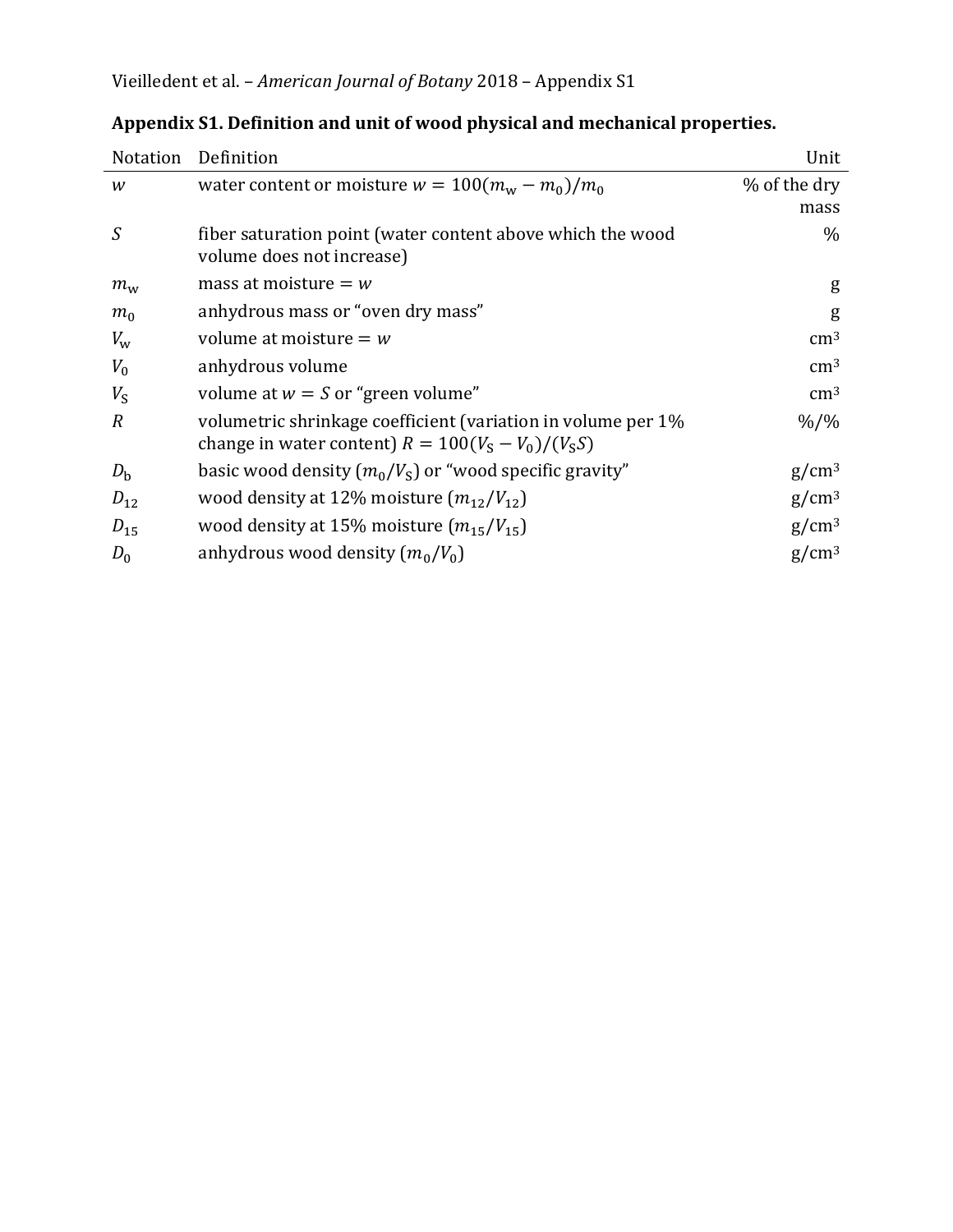# **Appendix S2. Correcting Sallenave's formula**

## **Step 1: Computing the anhydrous mass**  $m_0$

Using  $d$  the density conversion factor per 1% change in moisture content defined by Sallenave (1955), we compute  $D_0$ , the anhydrous density:  $D_0 = D_{12} - 12d$ . Because  $D_0 =$  $m_0/V_0$ , we obtain  $m_0 = V_0(D_{12} - 12d)$  (Eq. A1).

## **Step 2: Computing the saturated volume**  $V_s$

Sallenave (1955) defined  $\nu$  as the volumetric shrinkage coefficient (in %/%) using  $V_0$  as the reference volume:  $v = 100(V<sub>S</sub> - V<sub>12</sub>)/(V<sub>0</sub>(S - 12))$ . We use this definition to derive  $V<sub>S</sub> =$  $V_{12}(1 + (\nu/100)(S - 12))$  (Eq. A2)

### **Step 3: Computing the basic wood density** <sup>b</sup>

Basic wood density  $D_b$  is defined as  $D_b = m_0/V_s$ . Using Eq. A1 and Eq. A2,  $D_b$  can be written  $D_{\rm b} = (V_0/V_{12})(D_{12} - 12d)/[1 + (\nu/100)(S - 12)]$ . This demonstrates that Sallenave's formula is true only if  $V_0 = V_{12}$ .

### **Literature cited**

Sallenave, P. 1955. Propriétés physiques et mécaniques des bois tropicaux de l'Union française. Centre technique forestier tropical, Nogent-sur-Marne, France. Available at: https://doi.org/10.18167/agritrop/00359.